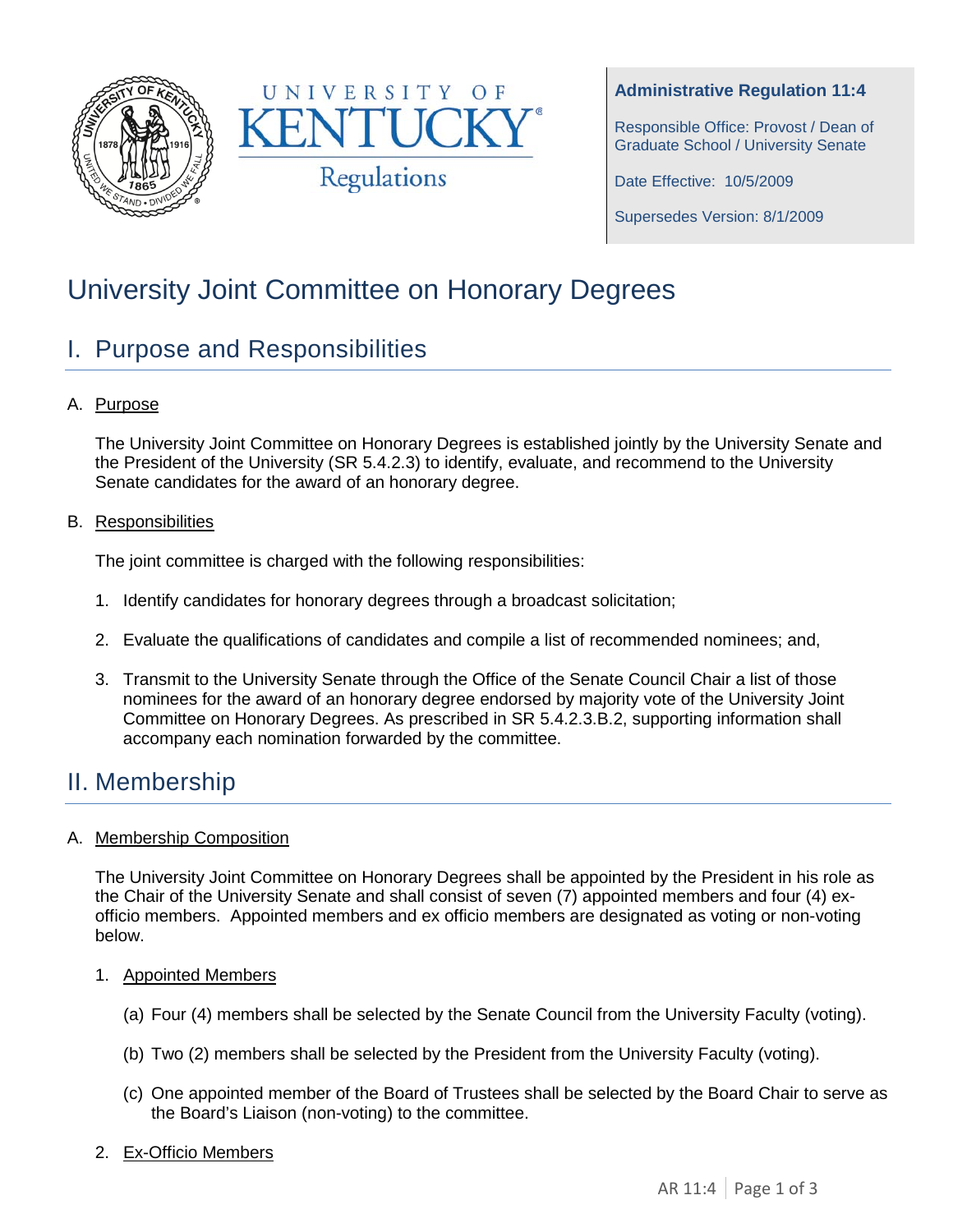- (a) The Provost, or the Provost's designee, shall serve as an ex officio member on the committee (voting).
- (b) The Dean of the Graduate School shall serve as an ex officio member on the committee (voting).
- (c) The Senate Council Chair shall serve as ex officio member of the committee (non-voting).
- (d) The President shall designate one other ex officio member of the committee from the senior administration (non-voting).
- 3. Committee Chair

The Dean of the Graduate School shall serve as the committee Chair, unless unavailable, in which case the President, in consultation with the Senate Council Chair, shall designate the committee Chair from the faculty members as in Section II.A.1(a)&(b) herein.

4. Quorum

A majority of voting members shall constitute a quorum for committee action.

- B. Conditions for Appointment
	- 1. The six (6) committee members appointed from the University Faculty shall have staggered threeyear appointments. The Board Liaison shall have a one-year appointment, and may be renewed at the discretion of the Board Chair. Ex Officio members are standing members of the committee.
	- 2. The President and Senate Council Chair shall confer each year before finalizing the faculty membership on the University Joint Committee on Honorary Degrees to ensure that the proposed list of faculty appointees is broadly representative of the faculties of the University.

# III. Role of the University Senate

A. Nominations to the Board of Trustees

The ninety-four (94) elected faculty representatives in the University Senate comprise the body authorized to vote on the names placed in nomination by the University Joint Committee on Honorary Degrees (GR IV.A). The names of those nominees favorably recommended by the elected faculty representatives in the University Senate, along with any specified supporting documentation, shall be transmitted to the UK Board of Trustees for its approval.

B. President as Chair of the University Senate

The President retains the right to address either the University Senate (in the role as the Chair of the University Senate) or the Board of Trustees (in the role as President) about the qualifications of a nominee(s) for the award of an honorary degree.

### IV. References and Related Materials

KRS 164.240

Governing Regulation, Part IV - The University Senate

University Senate Rule 5.4.2.3